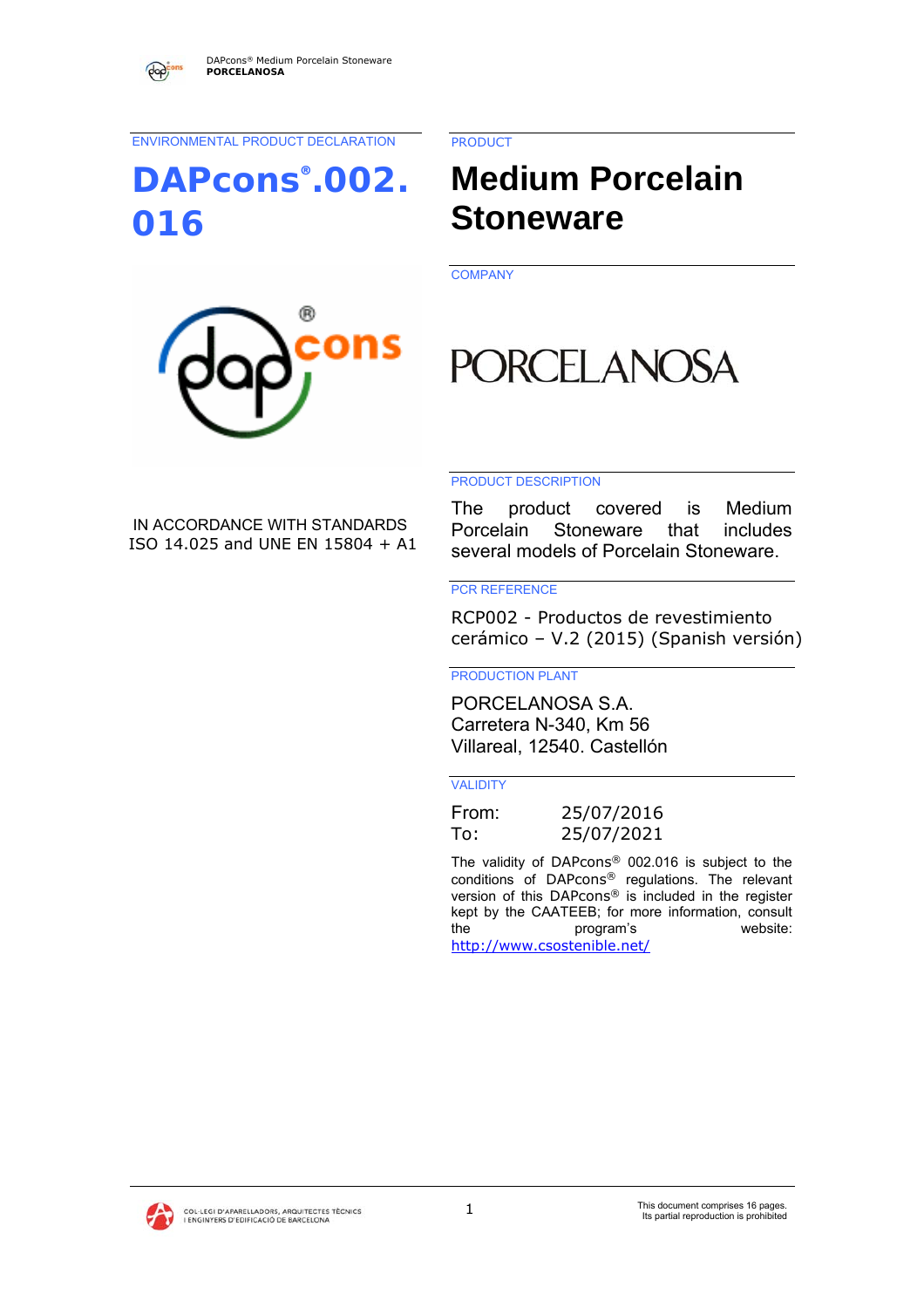

# **Environmental Product Declaration: Medium Porcelain Stoneware Executive Summary**

PROGRAM DAP®construcción

Environmental product declarations in the construction sector http://www.csostenible.net

PROGRAM OPERATOR

Col·legi d'Aparelladors, Arquitectes Tècnics i Enginyers d'Edificació de Barcelona(CAATEEB) C. Bon Pastor, 5, 08021 Barcelona www.apabcn.cat

**HOLDER OF THE DECLARATION** 

PORCELANOSA S.A., Carretera N-340, Km 56 Villareal, 12540. Castellón.

DECLARATION CARRIED OUT BY: ReMa-INGENIERÍA, S.L. Calle Crevillente 1, entlo, Castellón - España

**DECLARATION NUMBER** 

DAPcons<sup>®</sup> 002.016

 $\mathcal{A}$ 

PRODUCT DECLARED

Medium Porcelain Stoneware

PRODUCT DESCRIPTION

The product in question is a Medium Porcelain Stoneware that includes several models of Porcelain Stoneware. The variability of Life Cycle Inventory Assessment (LCIA) results doesn't exceed 10%.

**REGISTRATION DATE** 

25.07.2016

#### **VALIDITY**

This verified declaration authorises the holder to use the DAPcons® eco-label logo. The declaration is applicable exclusively to the product in question and for five years as of the date of registration. PORCELANOSA S.A. is responsible for the information contained in this declaration.



and contains information of an environmental nature about the life cycle of Medium Porcelain Stoneware manufactured by PORCELANOSA at its plant in Villareal, Castellón, Spain. This declaration is based on the document "RCP 002 Productos de revestimiento cerámico – Versión 2 – 2015.09.18." (Spanish version)



COL-LEGI D'APARELLADORS, ARQUITECTES TÉCNICS<br>I ENGINYERS D'EDIFICACIÓ DE BARCELONA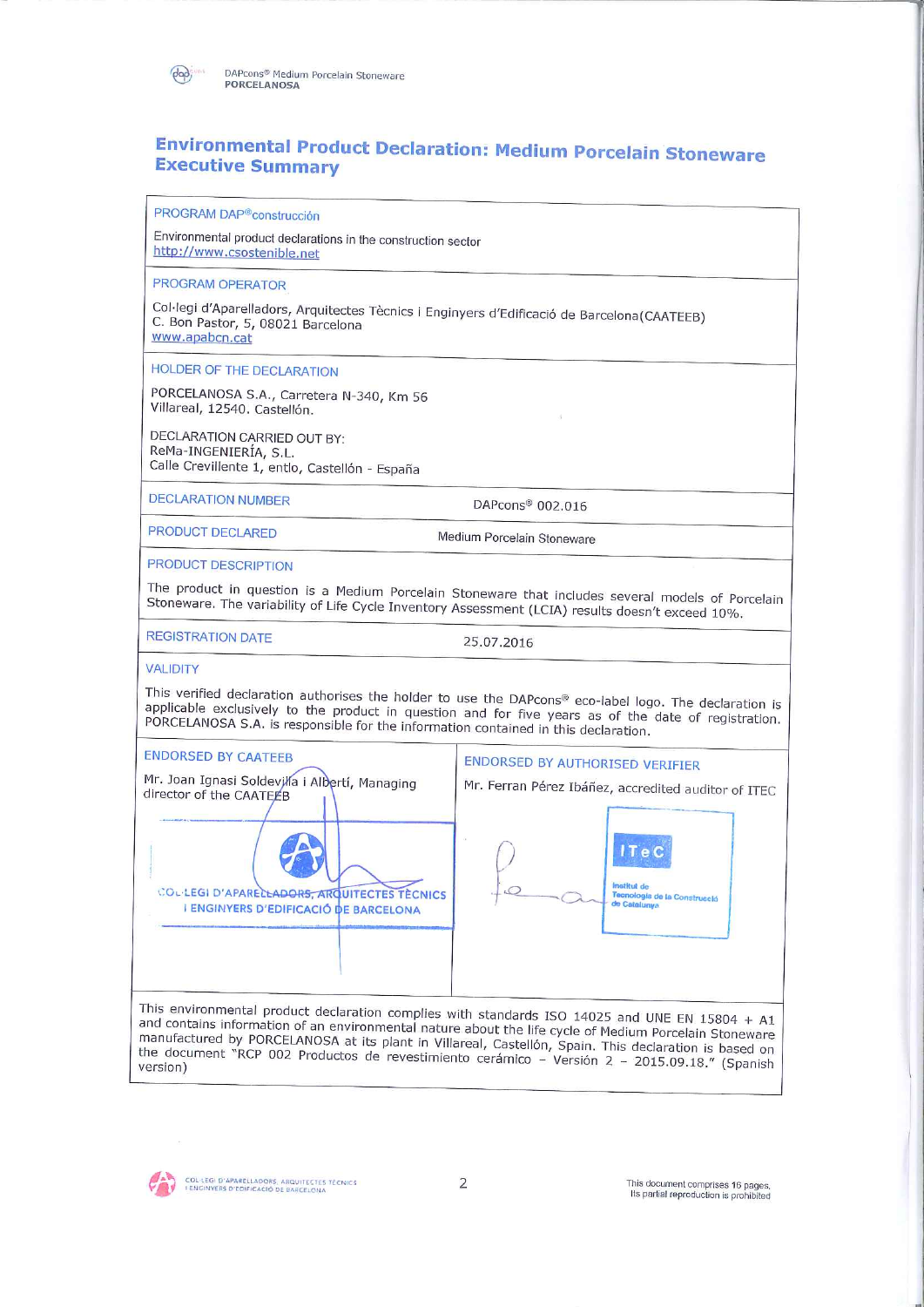

#### **Environmental Product Declaration: Medium Porcelain Stoneware**

#### **1. Description of the product and its use**

The product covered is Medium Porcelain Stoneware that includes several models of porcelain stoneware whose variability of Life Cycle Inventory Assessment (LCIA) results doesn't exceed 10%.

It includes the following water absortion groups:

- Group BIa: dry-pressed tiles with a rate of water absortion  $E \le 0.5\%$ .
- Group BIb: dry-pressed tiles with a rate of water absortion between  $0.5\% < E \leq 3\%$ .

Average weight: 26,14 kg/m2

The main recommended use for this product is to tile floors and/or clad walls and façades, both exterior and interior.

#### **2. Description of the life clycle phases**

#### **2.1. Manufacture (A1, A2 and A3)**

#### **Raw materials (A1 y A2)**

The Medium Porcelain Stoneware basically consists of clay, sand and feldspar with an enamel layer mainly comprising feldspar, carbonate, silicate and kaolin, amongst others.

The raw materials used have different origins (provincial, national, Turkey, Ukraine, Italy or the United Kingdom). This variation is due to the inability to obtain these materials from a single source. The raw materials from outside Spain are transported by freighter to the port of Castellón and then by truck to the plants. For marine transport, a transoceanic freighter was chosen, with transport distance differing according to the source (Turkey, UK, Ukraine). All raw materials are transported by bulk, i.e. they do not require any packaging materials.

#### **Manufacture (A3)**

Once at the Factory, the raw materials are trasnported to the interior of the plant and stored individually in hoppers that dispense the amount of each raw material to start the process.

Once the mix is made, it is subjected to the processes of milling (or grinding) and then spraying. This stage of the production process serves to produce a homogeneous mixture of the various components with a given particle size and prepares it for moulding the tiles. The wet milling is carried out using a constantly rotating ball mill.

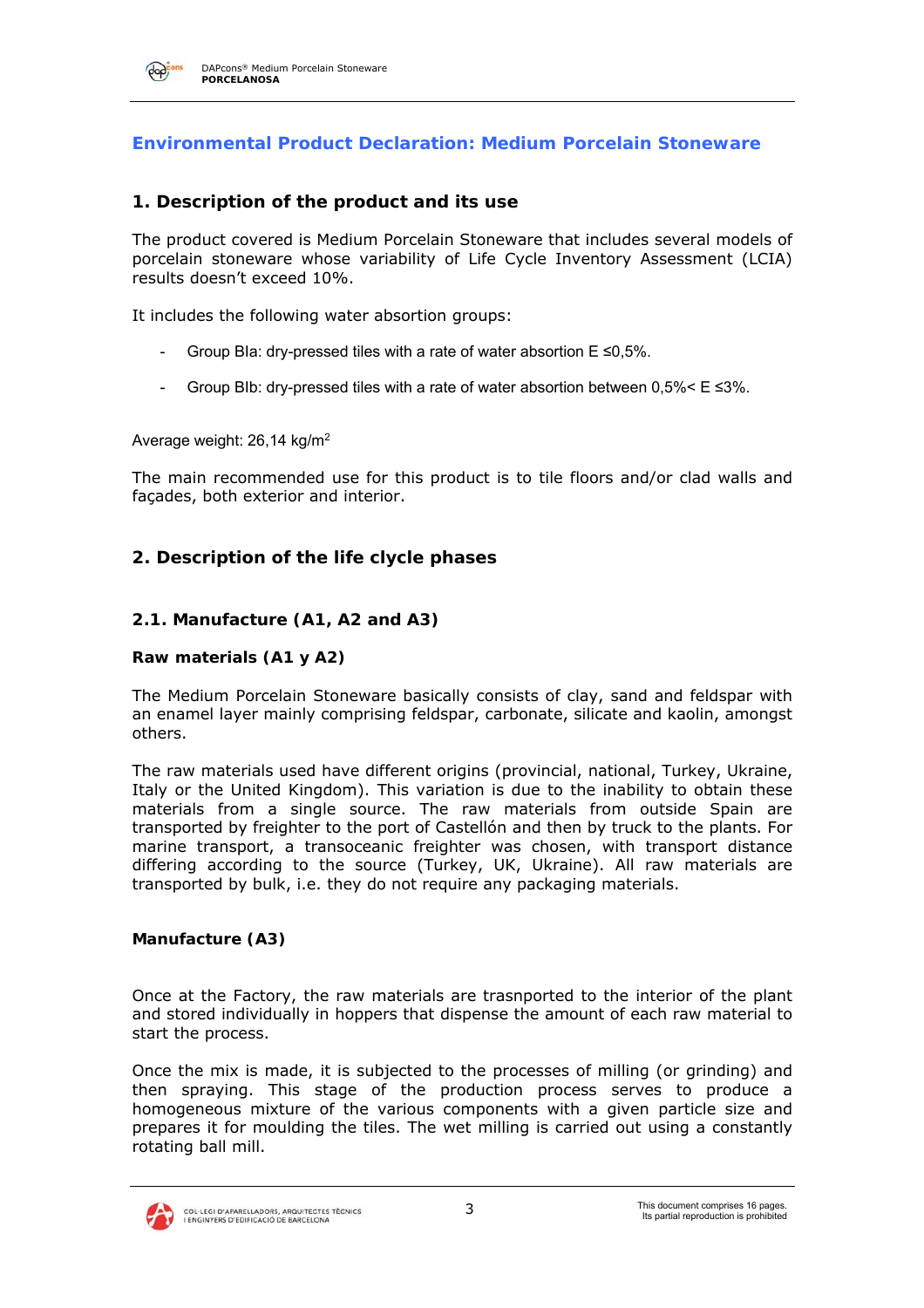

The spraying process eliminates the excess of moisture of the barbotine. It is introduced into the atomizer by sprays that pulverize it and, in contact with a flow of hot air, dries it, becomes atomized and turns into poder, wich falls due to gravity. The atomized poder is stored in hoppers.

Later on, the tile is given the desired form. Its moulding its carried out by one-way dry pressing with single-acting press, where only one of the surfaces of the piece receives pressure.

The freshly-moulded pieces are introduced in a drying system similar to a wheel with a given lap-time according to each product in order to reduce its moisture, doubling or tripling its mechanical resistance, which allows a later processing. Then the temperatura of the tile is reduced and the rough edges are removed (the edges are sanded).

The tiles leaving the drying plant are covered by one or more glazing layers. They are treated in this way to give the surface of the fired product a series of technical and aesthetic properties, such as:

- Impermeability
- Ease of cleaning
- Shine and color
- Surface texture
- Chemical resistance
- Mechanical resistance

The first phase before the application of ceramic glazes is their formulation and preparation. Glazes are manufactured at a plan outside Porcelanosa. On the basis of a given oxide composition, the appropiate raw materials are chosen, whose chemical composition and mineralogical structure will significantly influence the final properties of the glaze. They mainly comprise silica and quartz, followed by oxidizing agents, alkalis, carbonates and zinc oxides (to give particular characteristics of opacity and shine to the frit). These raw materials are mixed and wet milled to produce a barbotine similar to the one prepared for the tile itself, but with smaller particle size and a higher percentage of water.

The glazing operation involves the successive application of enamel suspensions. The glazing line consist of a system of belts driven by pulleys, over which the ceramic tiles are automatically placed as they emerge from the dryer. Along this line is distributed the necessary equipment to implement the slip and the glaze, both as an aqueous suspension, on the tile by using a continuous glazing compartment.

Once the glazing is completed, the pieces are sent to decoration. At this stage, the patterns and designs are applied on the tiles, which are then stored before thay are put into the kilns.

The tiles are unloaded from the wagons onto a conveyor belt that takes them into the kilns. The firing is the most important stage of the production process of ceramic tiles, as this is when the previously moulded tiles undergo a fundamental modification of their properties.

Once fired, the tiles are transported to the classification station, where an aesthetic (visual) and dimesional examination is carried out. The dimensional examination consists of determining deviations in length and width, orthogonality, straightness

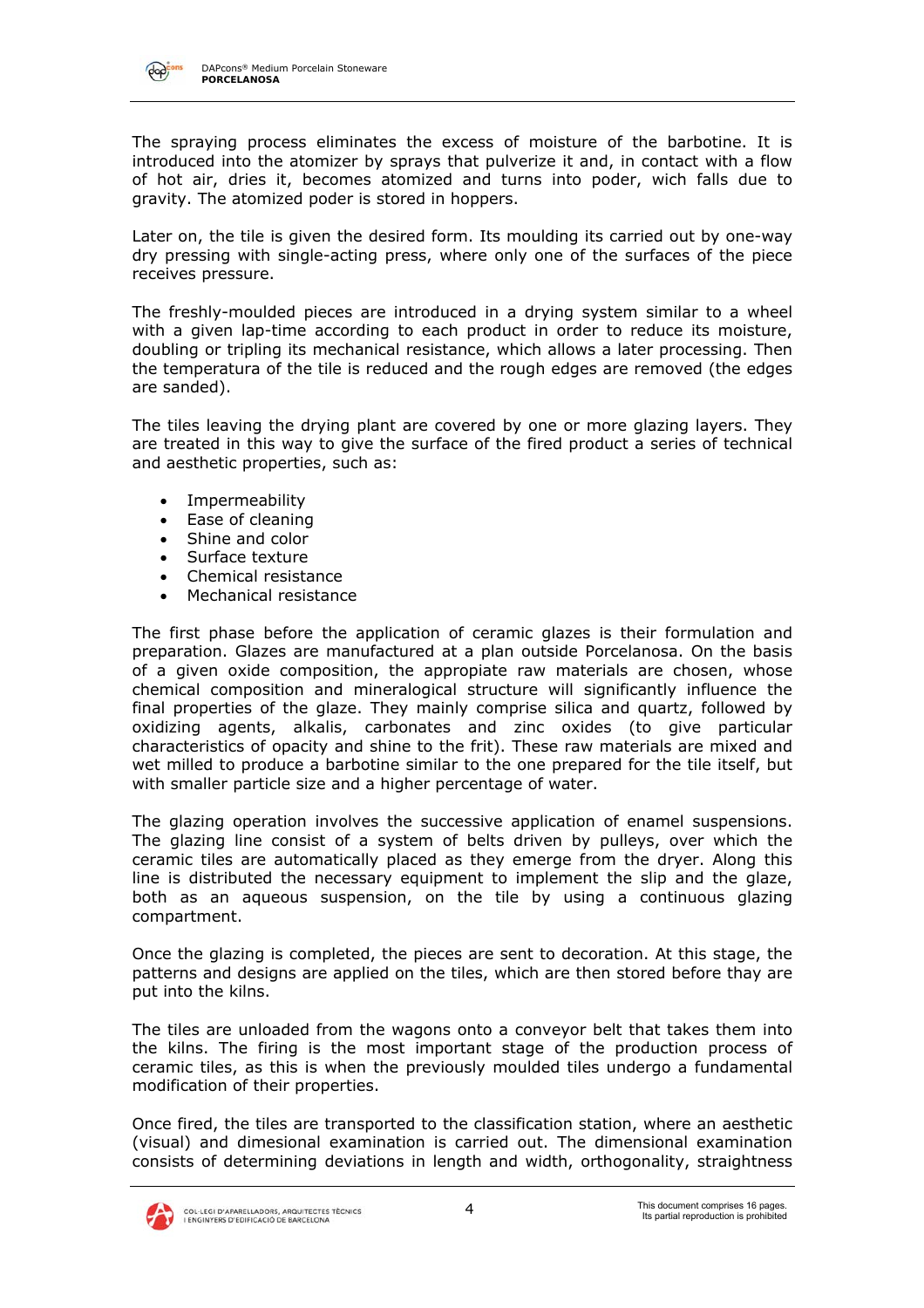

of sides and flatness of surface by means of an opctical measurement system. The tiles are then packaged. Some series of tiles are taken away to be rectified by grinding, thereby ensuring perfect edges before they are classified.

The tiles that meet standards (recified or not) are packaged using cardboard, pallets and polyethylene. Once the pallet is made up, it is stored in the logistics area of the plant.

To reduce atmospheric emissions, bag filters and wet filters are used.

The tile Factory has a closed system of wáter reuse. Water may be lost by evaporation or by being retained in the product (before ultimately evaporating). To make up for this loss, well wáter is brought in for the production process. The water is treated using a physical-chemical process and is reintroduced in the grinding and atomizing process.

#### **2.2. Construction**

#### **Transporting the product (A4)**

Porcelain Stoneware tiles produced by Porcelanosa are marketed both in Spain (22%) and in Europe (46%) and the rest of the world (32%). The most frequent destinations are:

- Spain: Madrid, Barcelona, Valencia, Seville, Saragossa, Málaga, Bilbao and Castellón.
- Europe: France, Great Britain, Italy and Eastern European countries.
- Rest of the world: USA, Australia, Japan, China and South America (Argentina).

In keeping with the data provided by Porcelanosa, there are three transport scenarios for the finished products.

|                    | Table 2. Scenarios for transport of the product to the place of installation. |                |
|--------------------|-------------------------------------------------------------------------------|----------------|
| <b>Destination</b> | <b>Type of transport</b>                                                      | Percentage (%) |
| Spain              | 27 t truck                                                                    |                |
| Europe             | 27 t truck t                                                                  | 46             |
| Rest of the world  | Transoceanic freighter                                                        |                |
| Total              |                                                                               |                |

The truck used meets the Euro III standards, consumes 1,25E-05 kg of diesel / kg of cargo and km.

For transcontinental transport, medium-sized transoceanic freighters are considered appropriate.

The estimated distances between the tile factories and the place of installation are:

- 500 km and 2,000 km for products installed in Spain and Europe, respectively.
	- 5,000 km for products transported to and installed in the rest of the world.

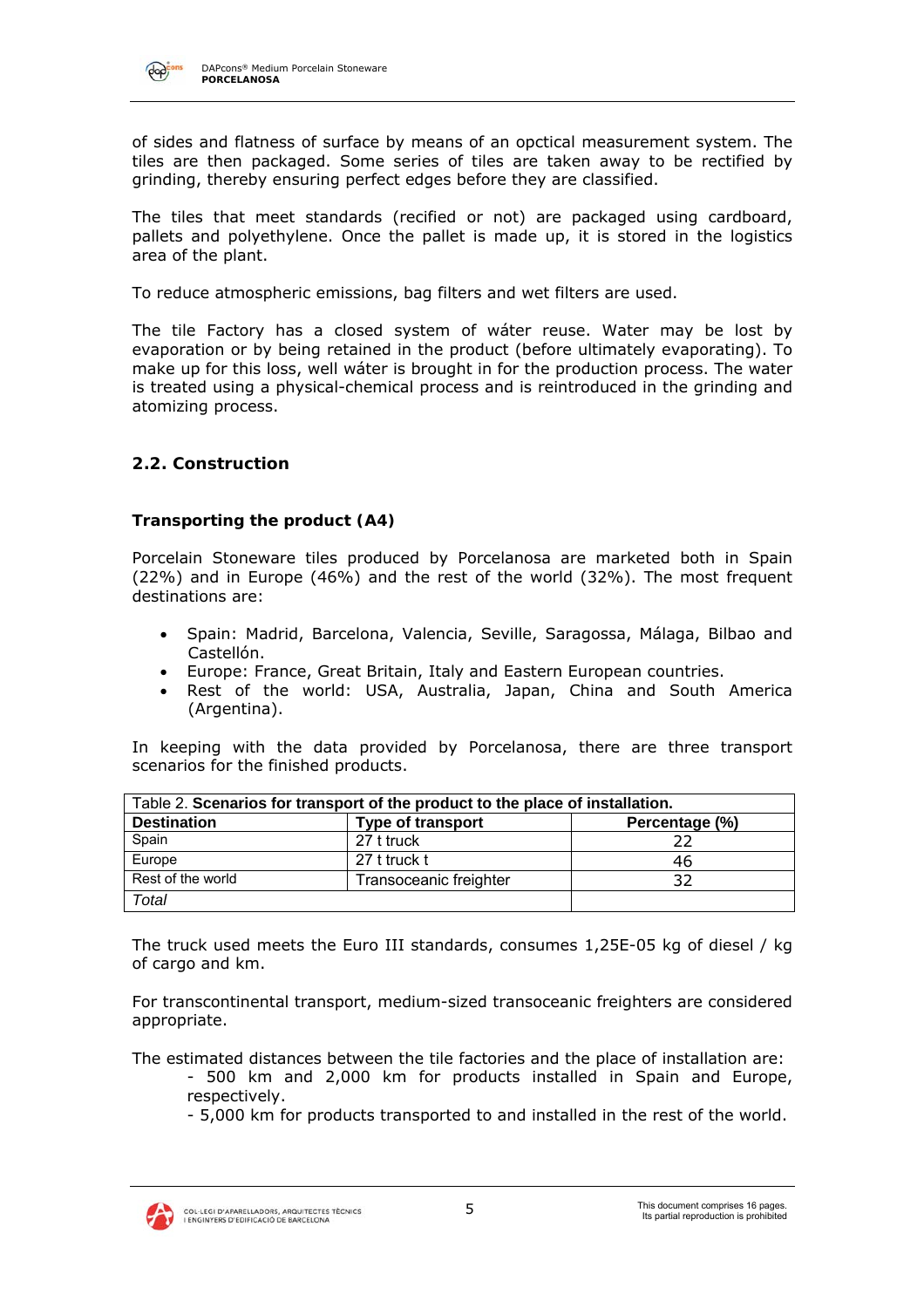

DAPcons® Medium Porcelain Stoneware **PORCELANOSA** 

#### **Process of installing the product and construction (A5)**

Once the product is unpacked, it can be installed. According to the data obtained and with a view to applying a real scenario, it is established that installation calls for the use of adhesive mortar (CaSO4). Tile adhesives are cement-based adhesives comprising a mixture of hydraulic binders, mineral fillers and organic additives, mixed with water or added liquid just before use. They consist of a mixture of white or grey cement, siliceous and/or limestone mineral fillers and organic additives, water retainers, water redispersible polymers, rheology modifiers, fibres, etc.

#### **2.3. Use of product**

The use phase is divided into the following modules:

- $\bullet$  Use (B1)
- Maintenance (B2)
- Repair (B3)
- Replacement (B4)
- Rehabilitation (B5)
- Use of operational energy (B6)
- Use of operational water (B7)

Once installed, the Medium Porcelain Stoneware product requires no further energy input for use, nor does it call for maintenance, except normal cleaning operations. For this reason, of all the modules listed above, only the environmental impacts attributable to product maintenance are applicable (module B2).

According to PORCELANOSA, the life cyle of the reference product is the same as that of the building in which it is used. Provided that it is correctly installed, it is a lasting product.

- Maintenance (B2)

The product should be cleaned with a damp cloth. If the surface is dirty or greasy, cleaning agents such as detergents or bleach may be added. This study considers the consumption of water and disinfectant for a scenario of residential use.

Scenario 1: residential use – 0.03 kg of detergent and 5 l of water are used to wash 50 m2 of tiles, once a week.

| Table 3. Scenarios for the maintenance of 1 $m2$ of medium stoneware product |            |
|------------------------------------------------------------------------------|------------|
| <b>Cleaning products</b>                                                     | Scenario 1 |
| Water (kg/wash)                                                              | 0.1        |
| Detergent (kg/wash)                                                          | 0.0006     |
| Frequency of washing (num. of times)                                         |            |

#### **2.4. End of life**

The end-of-life phase includes the following modules:

- Deconstruction and demolition (C1)

Once it reaches the end of its life cycle, the product will be removed, either in the framework of rehabilitation of the building or during its demolition. In the case of

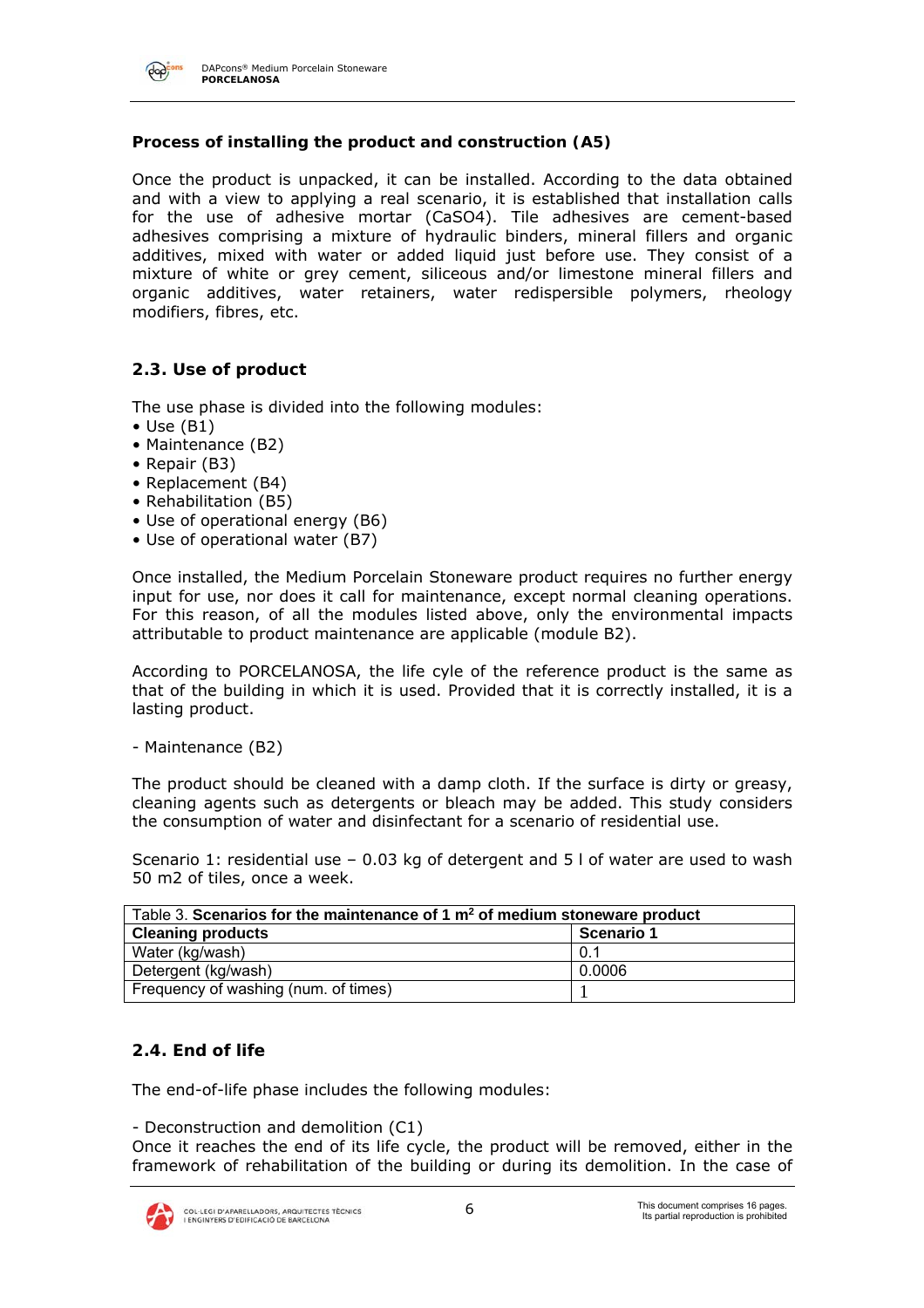

the demolition of a building, the impacts attributable to the removal of the product are negligible.

- Transport (C2)

The product waste is transported by truck in compliance with Euro III norms, to its destination at a distance of 50 km. In this estimation of the 50 km between the demolished building and the closest landfill site, only the Spanish market has been taken into account, extrapolating the results to the overall ceramics market. At present, Spain has over 80 authorized CDW sites. However, these landfill sites are mostly concentrated in certain areas such as Catalonia (55%), Galicia (12%) and Andalusia (11%). The main Spanish cities are expected to have an installation of this kind nearby.

- Waste management for reuse, recovery and recycling (C3)

At present, in Spain there is no specific basic legislation on the production and management of waste produced by construction and demolition (CDW). Therefore it is covered by Basic Law 10/1998 on waste. The most usual type of treatment of CDW in Spain is to place it in a landfill site (83%), and the rest is recycled. This is the scenario applied in this report; 17% of the product is recycled.

- Disposal (C4)

83% of the product is sent to a landfill site.

#### **2.5. Module D: potential environmental benefits and burdens resulting from activities of reuse, recovery and recycling**

It is considered that impacts are avoided in the installation (waste of packaging such as cardboard, plastic and pallets) and at the end of the product life.

#### **3. Life cycle assessment**

The life cycle assessment on which this declaration is based was carried out in keeping with ISO standards 14040 and 14044 and the document RCP 002 Productos de revestimiento cerámico Version 2 – 2015.09.18.

This LCA is "cradle to grave", that is, it covers the phases of manufacture of the product, construction, use and end of life.

Specific data from the PORCELANOSA S.A plant in Chilches, Castellón, Spain corresponding to the year 2015 has been used to inventory the manufacturing phase. For the rest of the phases, generic data has been used, taken mostly from the official database of the Program DAP®construcción and the ELCD database.

#### **3.1. Functional unit**

The functional unit is **"1 m2 of flooring of a dwelling with Medium Porcelain Stoneware for 50 years of residential use"**.

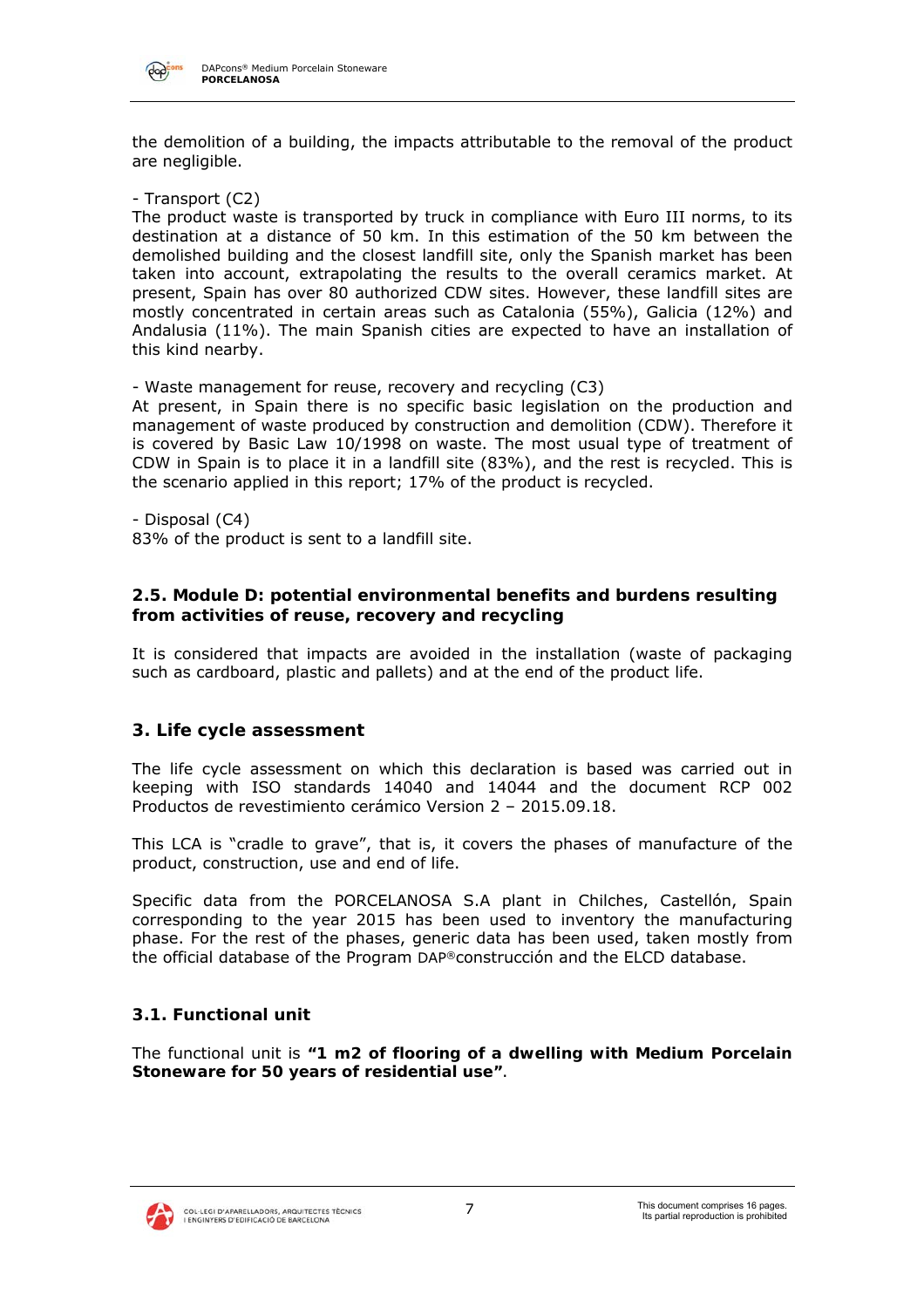

# **3.2. System boundaries**





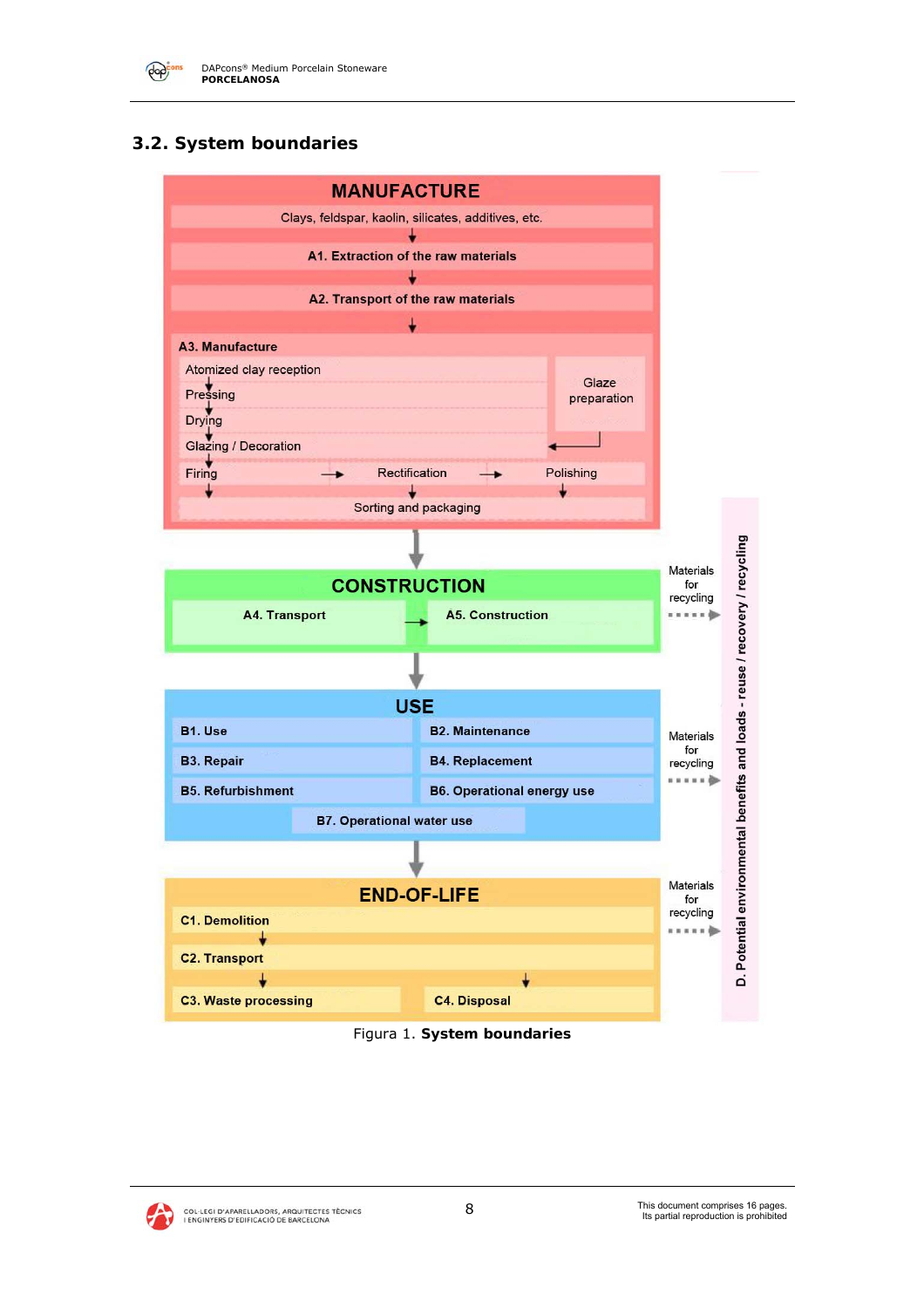| Table 4. Indicators of impact eva                                                                                                                        |                                     |                                                                                                                                                    | luation   |                |         |           |                                                                                                                                   |                  |    |                                   |     |           |                                                                            |             |           |
|----------------------------------------------------------------------------------------------------------------------------------------------------------|-------------------------------------|----------------------------------------------------------------------------------------------------------------------------------------------------|-----------|----------------|---------|-----------|-----------------------------------------------------------------------------------------------------------------------------------|------------------|----|-----------------------------------|-----|-----------|----------------------------------------------------------------------------|-------------|-----------|
|                                                                                                                                                          |                                     |                                                                                                                                                    |           |                |         |           |                                                                                                                                   | Life Cycle Phase |    |                                   |     |           |                                                                            |             |           |
| Parameter                                                                                                                                                | Unit per m <sup>2</sup><br>of panel | Manufacture                                                                                                                                        |           | Construction   |         |           |                                                                                                                                   | ٩s               |    |                                   |     |           |                                                                            | End Of Life |           |
|                                                                                                                                                          |                                     | $A1. - A3.$                                                                                                                                        | 44.       | 45             | Б.<br>В | 82.       | <u>ន</u>                                                                                                                          | В4.              | B. | 86.                               | 67. | $\dot{5}$ | S.                                                                         | S.          | Ġ.        |
| Global Warming<br>Potential                                                                                                                              | kg of CO <sub>2</sub> eq.           | 13,35                                                                                                                                              | 1,50      | 3,87E-01       | ï       | 2,77      |                                                                                                                                   |                  |    |                                   |     | ı         | 1,13E-01                                                                   | 1,73E-02    | 1,18E-01  |
| Ozone Depletion<br>Potential                                                                                                                             | Kg of CFC11 eq.                     | 2,09E-06                                                                                                                                           | 2,73E-07  | 1,78E-08       | ï       | 2,44E-07  | ł                                                                                                                                 |                  | ï  |                                   |     | ï         | 2,14E-08                                                                   | 2,20E-09    | 3,90E-08  |
| Acidification Potential                                                                                                                                  | Kg of SO <sub>2</sub> eq.           | 7,03E-02                                                                                                                                           | 1,35E-02  | 1,80E-03       | ï       | 1,27E-02  |                                                                                                                                   |                  |    |                                   |     |           | 7,51E-04                                                                   | 1,44E-04    | 1,03E-03  |
| Eutrophication Potential                                                                                                                                 | Kg of PO <sub>4-3</sub> eq.         | 8,03E-03                                                                                                                                           | 1,97E-03  | 6,74E-04       | í,      | 8,47E-03  |                                                                                                                                   |                  |    |                                   |     |           | 1,30E-04                                                                   | 8,23E-06    | 1,83E-04  |
| Depletion Potential<br><b>Abiotic Resources</b><br>(Elements)                                                                                            | Kg of Sb eq.                        | 1,13E-01                                                                                                                                           | 1,03E-02  | 3,93E-03       | í,      | 1,03E-02  |                                                                                                                                   |                  |    | ï                                 |     | à,        | 7,86E-04                                                                   | 9,91E-05    | 1,60E-03  |
| Depletion Potential<br><b>Abiotic Resources</b><br>(Fossil fuels)                                                                                        | MJ, net calorific<br>value          | 2,33E+02                                                                                                                                           | $2,15E+0$ | $8,14E+0$<br>0 |         | $2,14E+0$ | ı                                                                                                                                 | ı                | ï  |                                   |     | ï         | $1,64E+00$                                                                 | 2,06E-01    | $3,32E+0$ |
| Photochemical Ozono<br><b>Formation Potential</b>                                                                                                        | kg of ethane eq.                    | 3,97E-02                                                                                                                                           | 1,23E-02  | 1,35E-03       | ï       | 1,00E-02  | ï                                                                                                                                 |                  | ł  | ï                                 |     | $\bar{1}$ | 9,62E-04                                                                   | 3,69E-05    | 1,23E-03  |
| A4. Transport<br>A5. Precesses of installation and construction<br>A3 Manufacture according to figure 1)<br>A1. Supply of raw materials<br>A2. Transport |                                     | B4. Replacement<br>B5. Refurbishment<br>B6. Operational energy use<br>B7. Operational water use<br>B2. Maintenance<br><b>B3. Repair</b><br>B1. Use |           |                |         |           | euse, recovery and recycling<br>23. Waste management for<br>21. Deconstruction and<br>22. Transport<br>24. Disposal<br>temolition |                  |    | relevant to this type of product. |     |           | -: The PCR do not provide for the calculation of this impact, as it is not |             |           |

### **3.3. Indicators of impact evaluation**



9 This document comprises 16 pages. Its partial reproduction is prohibited

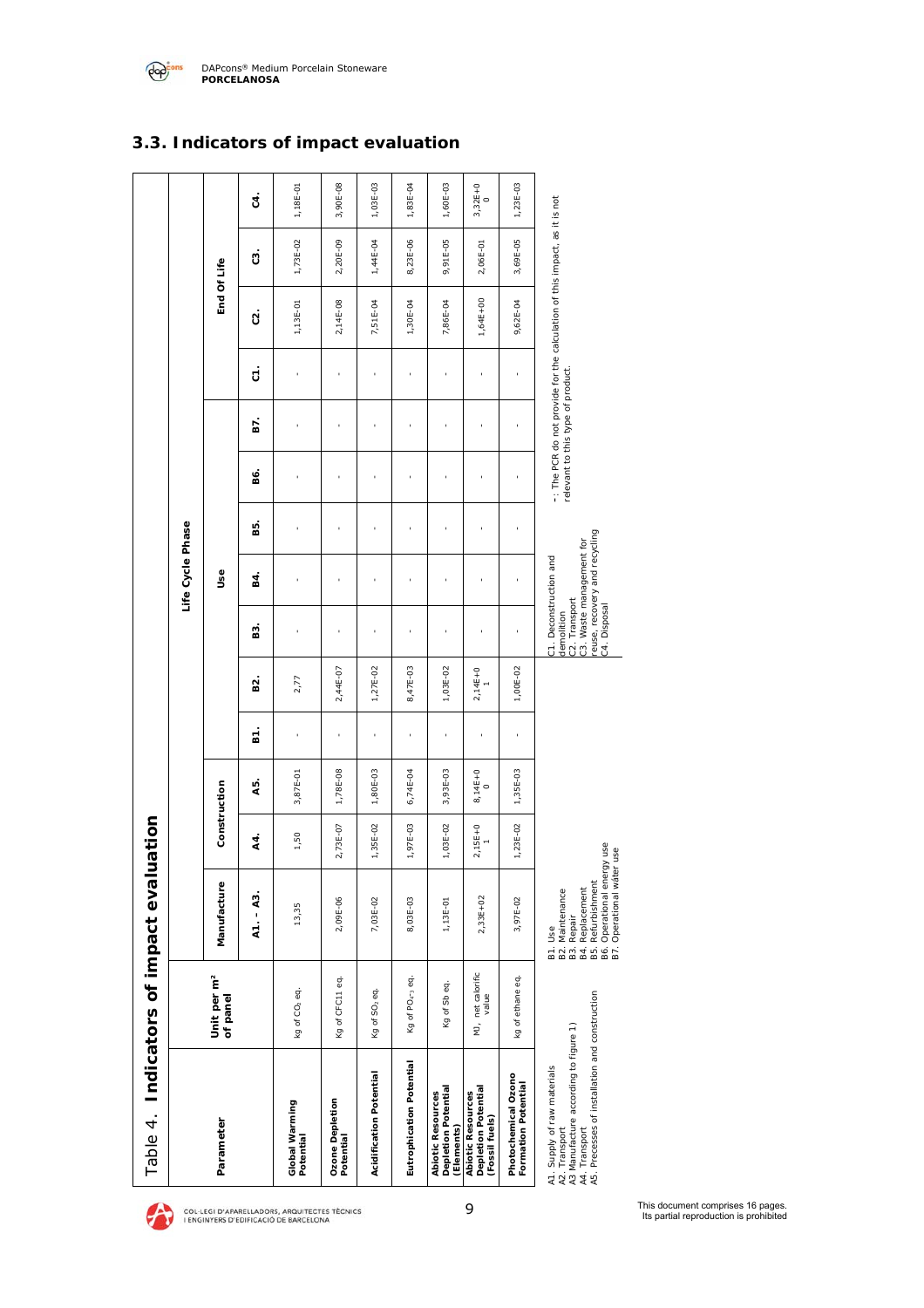

DAPcons® Medium Porcelain Stoneware **PORCELANOSA** 

| ທ່<br>Table                                                                                                                                              |                                     | Life cycle inventory data                                                                                                                  |                            |                            |              |                                                                                                                                 |              |                  |              |              |                                   |                                                                            |                                                       |                |            |
|----------------------------------------------------------------------------------------------------------------------------------------------------------|-------------------------------------|--------------------------------------------------------------------------------------------------------------------------------------------|----------------------------|----------------------------|--------------|---------------------------------------------------------------------------------------------------------------------------------|--------------|------------------|--------------|--------------|-----------------------------------|----------------------------------------------------------------------------|-------------------------------------------------------|----------------|------------|
|                                                                                                                                                          |                                     |                                                                                                                                            |                            |                            |              |                                                                                                                                 |              | Life Cycle Phase |              |              |                                   |                                                                            |                                                       |                |            |
| Parameter                                                                                                                                                | Unit per m <sup>2</sup><br>of panel | Manutactur                                                                                                                                 |                            | Construction               |              |                                                                                                                                 |              | و<br>ول          |              |              |                                   |                                                                            |                                                       | End Of Life    |            |
|                                                                                                                                                          |                                     | $\overline{43}$ .<br>$\mathbf{I}$<br>$\overline{A}$                                                                                        | 44.                        | 45.                        | Σ.           | B2.                                                                                                                             | В3           | <b>B4</b>        | B5.          | B6.          | 67                                | 5                                                                          | $\tilde{c}$                                           | ස              | $\ddot{a}$ |
| resources used as raw<br>excluding renewable<br>primary energy<br>primary energy                                                                         | MJ (net calorific<br>value)         | 1,13E+01                                                                                                                                   | $1,36E-$                   | $8,72E-$                   |              | $4,30E+$                                                                                                                        |              |                  |              |              |                                   |                                                                            | $4,54E-$                                              | 2,27E-         | 7,97E-02   |
| Use of renewable primary<br>energy resources used as                                                                                                     | MJ (net calorific<br>value)         | $0,00E+00$                                                                                                                                 | $0,00E +$                  | $0,00E +$                  | $\mathbf{r}$ | $0,00E +$                                                                                                                       | $\mathbf{r}$ | $\mathbf{I}$     | $\mathbf{r}$ | $\mathbf{I}$ | $\mathbf{r}$                      | $\mathbf{r}$                                                               | $0,00E +$                                             | $0,00E +$      | 0,00E+00   |
| primary energy resources,<br>aw materials, PERM<br>Total use of renewable<br>PERT                                                                        | MJ (net calorific<br>value)         | 1,13E+01                                                                                                                                   | $1,36E-$                   | 8,72E-                     | $\,$         | $4,30E+$                                                                                                                        |              |                  | ×            |              |                                   | ×                                                                          | $4,54E-$                                              | 2,27E-         | 7,97E-02   |
| as raw material, PENRE<br>energy resources used<br>Use of non-renewable<br>excluding non-<br>renewable primary<br>primary energy                         | MJ (net calorific<br>value)         | 2,40E+02                                                                                                                                   | $2,33E+$                   | 8,00E+<br>00               |              | $3,41E+$                                                                                                                        | $\,$         |                  |              |              |                                   |                                                                            | $1,78E+$                                              | $2,44E-$       | 3,56E+00   |
| resources used as raw<br>Use of non-renewable<br>materials, PENRM<br>primary energy                                                                      | MJ (net calorific<br>value)         | $0,00E+00$                                                                                                                                 | $0,00E +$                  | $0,00E +$                  |              | $0,00E +$                                                                                                                       |              |                  |              |              |                                   | $\,$                                                                       | $0,00E +$                                             | $0,00E +$      | $0,00E+00$ |
| energy resources, PENRT<br>renewable primary<br>Total use of non-                                                                                        | MJ (net calorific<br>value)         | $2,40E+02$                                                                                                                                 | $2,33E+$                   | 8,00E+<br>00               |              | $3,41E+$                                                                                                                        |              |                  |              |              |                                   |                                                                            | $1,78E+$                                              | $2,44E-$       | 3,56E+00   |
| Use of secondary<br>material, SM                                                                                                                         | δz                                  | 1,07E+01                                                                                                                                   | $0,00E +$                  | $0,00E +$                  | $\,$         | $0,00E +$                                                                                                                       | $\mathbf{r}$ | $\mathbf{r}$     | í.           | $\mathbf{r}$ | $\mathbf{I}$                      | $\mathbf{r}$                                                               | $0,00E +$                                             | $0,00E +$      | 0,00E+00   |
| secondary fuels, RSF<br>Use of renewable                                                                                                                 | MJ (net calorific<br>value)         | $0,00E + 00$                                                                                                                               | $0,00E +$                  | $0,00E +$                  | ł            | $0,00E +$                                                                                                                       | ï            | t.               | ï            | ×            | ï                                 | $\mathbf{r}$                                                               | $0,00E +$                                             | $0,00E +$      | 0,000000   |
| secondary fuels, NRSF<br>Use of non-renewable                                                                                                            | MJ (net calorific<br>value)         | 0,000+00                                                                                                                                   | $0,00E +$                  | $0,00E +$                  |              | $0,00E +$                                                                                                                       |              |                  |              |              |                                   |                                                                            | $0,00E +$                                             | $0,00E +$      | 0,00E+00   |
| Net use of fresh water<br>Š                                                                                                                              | $\tilde{\epsilon}$                  | 1,25E-01                                                                                                                                   | $7,20E-$<br>$\overline{6}$ | 2,39E-<br>03               |              | 8,75E-<br>$\overline{\circ}$                                                                                                    |              |                  |              |              |                                   |                                                                            | 3,97E-<br>50                                          | 3,55E-<br>05   | 2,21E-04   |
| Hazardous waste<br>disposed, HWD                                                                                                                         | ΣÅ                                  | 1,50E-02                                                                                                                                   | 6,55E-<br>06               | $1,42E-$                   |              | 3,35E-<br>05                                                                                                                    |              | $\mathbf{I}$     | $\,$ 1       |              |                                   |                                                                            | $4,13E-$                                              | $1,19E-$       | 2,23E-06   |
| disposed, NHWD<br>radioactive waste disposed<br>Non-hazardous waste                                                                                      | Σă                                  | $1,85E+00$                                                                                                                                 | 7,86E-<br>03               | $2,14E-$<br>$\overline{c}$ |              | 3,56E-<br>$\overline{0}$                                                                                                        |              |                  |              |              |                                   |                                                                            | 3,10E-<br>$\beta$                                     | $1,96E-$       | 2,17E+01   |
| RWD                                                                                                                                                      | Σă                                  | 3,64E-04                                                                                                                                   | 1,56E-<br>04               | 3,73E-<br>05               |              | 5,77E-<br>05                                                                                                                    |              |                  |              |              |                                   |                                                                            | $1,21E-$                                              | $1,36E-$       | 2,21E-05   |
| Components for reuse,<br>CRU                                                                                                                             | Σă                                  | $0,00E + 00$                                                                                                                               | $0,00E+$<br>$\overline{0}$ | $0,00E+$<br>8              |              | $^{0,00E+}_{00}$                                                                                                                | ×,           | ×,               | $\mathbf{r}$ | r.           | ×,                                | $\bar{1}$                                                                  | $0,00E+$<br>$\overline{0}$                            | $0,00E +$      | 0,00E+00   |
| Materials for recycling<br><b>MFR</b>                                                                                                                    | Σă                                  | 3,66E+00                                                                                                                                   | $0,00E +$                  | 8,04E-<br>02               |              | $0,00E +$                                                                                                                       |              |                  |              |              |                                   |                                                                            | $0,00E +$                                             | $4,44E+$<br>00 | 0,00E+00   |
| Materials for energy<br>recovery, MER                                                                                                                    | ΣÅ                                  | 1,75E-02                                                                                                                                   | $0,00E +$                  | $4,13E-$                   |              | $0,00E +$                                                                                                                       |              |                  |              |              |                                   |                                                                            | $0,00E +$                                             | $0,00E +$      | $0,00E+00$ |
| Export energy, EE                                                                                                                                        | MJ (per energy<br>carrier)          | 3,98E+00                                                                                                                                   | $0,00E +$                  | $0,00E+$                   |              | $0,00E +$                                                                                                                       |              |                  |              |              |                                   |                                                                            | $\begin{array}{c}\n0.00E + \\ 0.00E + \\ \end{array}$ | $0,00E +$      | $0,00E+00$ |
| A4. Transport<br>A5. Precesses of installation and construction<br>A3 Manufacture according to figure 1)<br>A1. Supply of raw materials<br>A2. Transport |                                     | Refurbishment<br>B2. Maintenance<br>B3. Repair<br>B4. Replacement<br>B5. Refurbishmen<br>B6. Operational e<br>B7. Operational v<br>Б.<br>В | energy use<br>water use    |                            |              | C3. Waste management for reuse, recovery<br>and recycling<br>C4. Disposal<br>C1. Deconstruction and demolition<br>C2. Transport |              |                  |              |              | relevant to this type of product. | -: The PCR do not provide for the calculation of this impact, as it is not |                                                       |                |            |



*A*

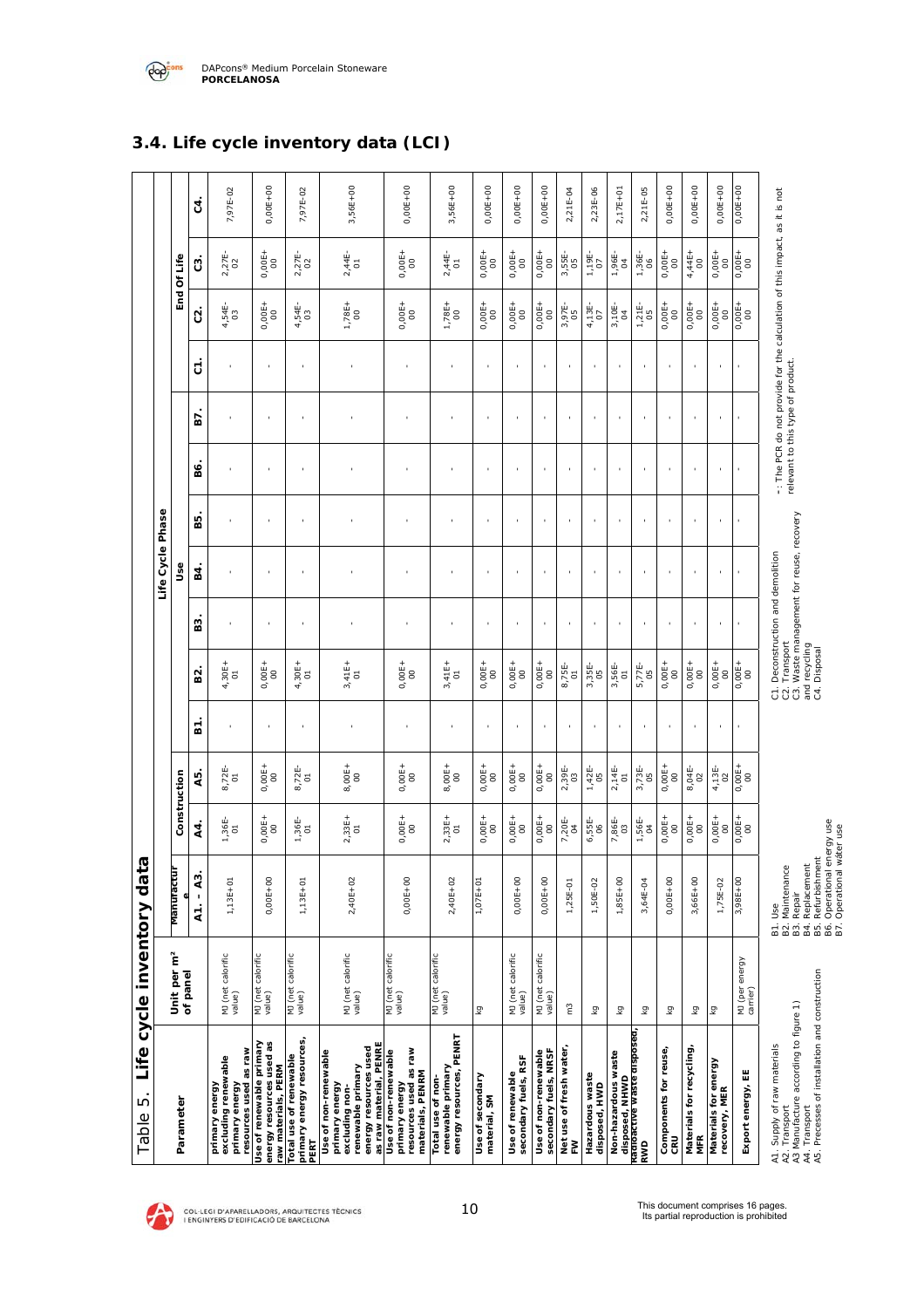#### **3.5. Potential environmental benefits and impacts derived from activities of reuse, recovery and recycling**

| Anex 1 - Table 4. Indicators of<br>impact evaluation                     |                                     |                         |
|--------------------------------------------------------------------------|-------------------------------------|-------------------------|
| Reuse, recovery and recycling                                            |                                     |                         |
| Parameter                                                                | Unit per m <sup>2</sup><br>of panel | D.                      |
| <b>Global Warming</b><br>Potential                                       | kg of CO <sub>2</sub> eg.           | $-6,27E-$<br>02         |
| <b>Ozone Depletion</b><br>Potential                                      | Kg of CFC11 eg                      | $-6,17E-$<br>09         |
| <b>Acidification Potential</b>                                           | Kg of SO <sub>2</sub> eg.           | $-2,88E-$<br>04         |
| <b>Eutrophication Potential</b>                                          | Kg of $PO4 - eq$ .                  | $-1,29E-$<br>04         |
| <b>Abiotic Resources</b><br><b>Depletion Potential</b><br>(Elements)     | Kg of Sb eg.                        | $-4,76E-$<br>04         |
| <b>Abiotic Resources</b><br><b>Depletion Potential</b><br>(Fossil fuels) | MJ (net calorific<br>value          | $-9,85E-$<br>01         |
| <b>Photochemical Ozono</b><br><b>Formation Potential</b>                 | kg of ethane eg.                    | $-2,87E-$<br>$\Omega$ 4 |

*D. Potential environmental benefits and impacts derived from activities of reuse, recovery and recycling*

| Anex 1 - Table 5. Life cycle                                                                                                     |                                     |              |
|----------------------------------------------------------------------------------------------------------------------------------|-------------------------------------|--------------|
| inventory data                                                                                                                   |                                     |              |
|                                                                                                                                  | Reuse, recovery and recycling       |              |
| Parameter                                                                                                                        | Unit per m <sup>2</sup><br>of panel | D.           |
| Use of renewable<br>primary energy<br>excluding renewable<br>primary energy<br>resources used as raw<br>material, PERE           | MJ (net calorific<br>value)         | $-1,07E+00$  |
| Use of renewable<br>primary energy<br>resources used as raw<br>materials, PERM                                                   | MJ (net calorific<br>value)         | $0,00E+00$   |
| Total use of renewable<br>primary energy<br>resources, PERT                                                                      | MJ (net calorific<br>value)         | $-1,07E+00$  |
| Use of non-renewable<br>primary energy<br>excluding non-<br>renewable primary<br>energy resources used<br>as raw material, PENRE | MJ (net calorific<br>value)         | $-1,03E+00$  |
| Use of non-renewable<br>primary energy<br>resources used as raw<br>materials, PENRM                                              | MJ (net calorific<br>value)         | $0,00E + 00$ |
| Total use of non-<br>renewable primary<br>energy resources,<br><b>PENRT</b>                                                      | MJ (net calorific<br>value)         | $-1,03E+00$  |
| Use of secondary<br>material, SM                                                                                                 | kg                                  | $0,00E+00$   |
| Use of renewable<br>secondary fuels, RSF                                                                                         | MJ (net calorific<br>value)         | $0,00E+00$   |
| Use of non-renewable<br>secondary fuels, NRSF                                                                                    | MJ (net calorific<br>value)         | $0,00E+00$   |
| Net use of fresh water,<br><b>FW</b>                                                                                             | m <sub>3</sub>                      | $-8,95E-04$  |
| Hazardous waste<br>disposed, HWD                                                                                                 | kg                                  | $-3,88E-06$  |
| Non-hazardous waste<br>disposed, NHWD                                                                                            | kg                                  | $-7,54E-03$  |
| Radioactive waste<br>disposed, RWD                                                                                               | kg                                  | $-2,84E-06$  |
| Components for reuse,<br>CRU                                                                                                     | kg                                  | $0,00E+00$   |
| Materials for recycling,<br><b>MFR</b>                                                                                           | kg                                  | $0,00E+00$   |
| <b>Materials for energy</b><br>recovery, MER                                                                                     | kg                                  | $0,00E + 00$ |
| Export energy, EE                                                                                                                | MJ (per energy<br>carrier)          | $0,00E+00$   |

*D. Potential environmental benefits and impacts derived from activities of reuse, recovery and recycling*

## **3.6. Recommendations of this DAP**

Construction products should be compared by applying the same functional unit and level of building, i.e. including the product's behaviour throughout its life cycle.

Environmental product declarations of different systems of type III eco-labelling are not directly comparable, as the rules of calculation may be different.

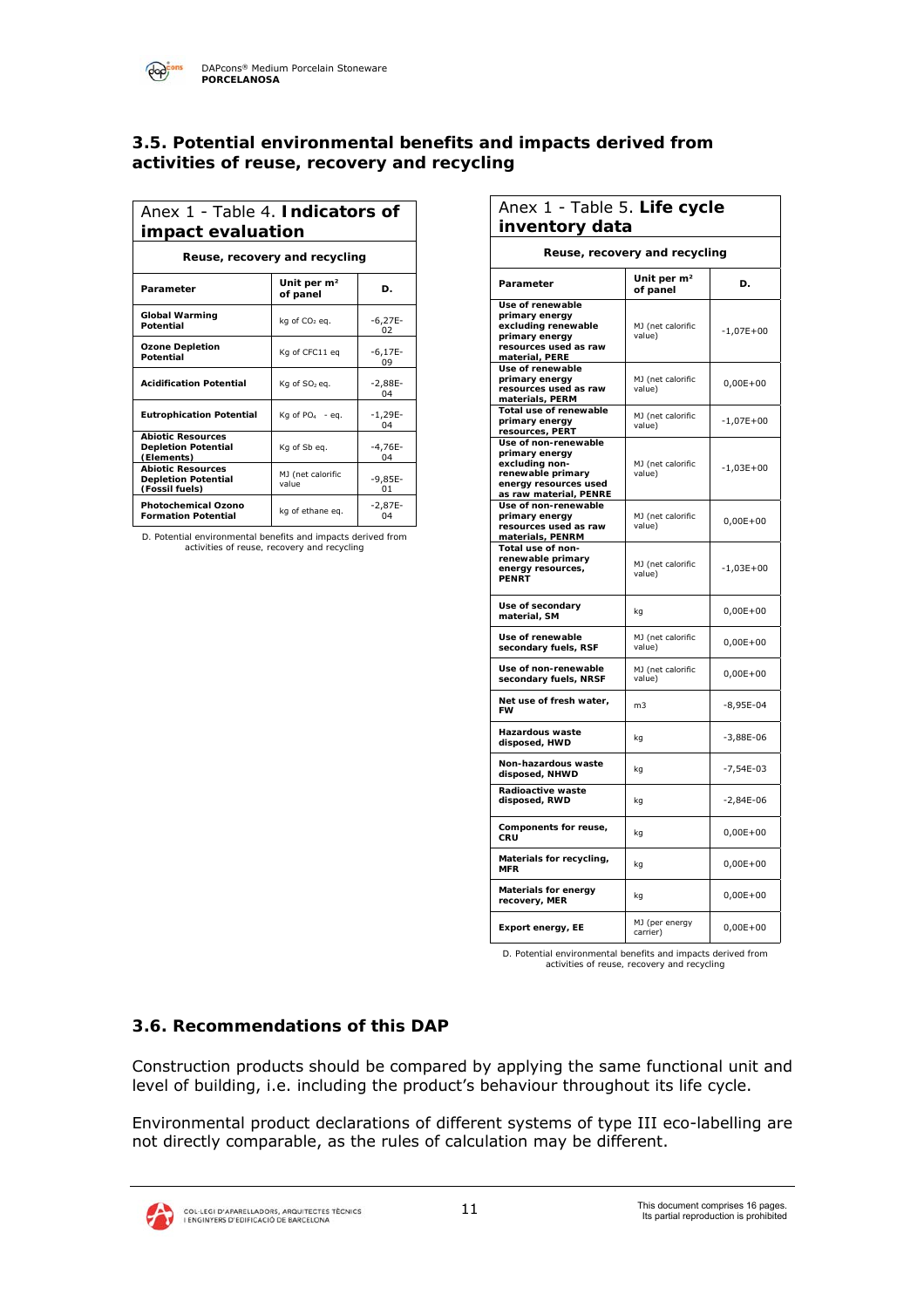

This declaration represents the average behaviour of the Medium Porcelain Stoneware product manufactured PORCELANOSA.

#### **3.7. Cut-off rules**

Over 95% of all the inputs and outputs of mass and energy of the system have been included, excluding, among others, diffuse emissions in the factory.

#### **3.8. Additional environmental information**

The porcelain stoneware does not release hazardous substances in indoor air, soil and water during the use phase.

#### **3.9. Other info**

Waste from the ceramics industry is included as "non-hazardous waste" in the European List os Waste under LOW code 17 01 03 "tiles and ceramics" and EWC 17 01 07 "Mixtures of concrete, bricks, tiles and ceramics other tan those mentioned in 17 01 06".

#### **4. Technical information and scenarios**

A) Transport

| Parameter                                                 | Parameter expressed by functional unit                                       |
|-----------------------------------------------------------|------------------------------------------------------------------------------|
| Consumption of fuel or transport<br>vehicle used          | 17 tn truck: 1,19E-05 kg diesel/kgkm<br>27 tn truck: 1,25E-05 kg diesel/kgkm |
| Capacity of use (including return full)                   | 85% for road transport and 100% for freighter                                |
| Density of load of product transported                    | 2.250 kg/m <sup>3</sup>                                                      |
| Factor for calculating the capacity of<br>the volume used | 7,69 for a truck<br>46,47 kg/m <sup>3</sup> for a freighter                  |

#### B) Processes of installation

| Parameter                                                                                                            | Parameter expressed by functional unit                                                                                                                                                           |
|----------------------------------------------------------------------------------------------------------------------|--------------------------------------------------------------------------------------------------------------------------------------------------------------------------------------------------|
| Auxiliary materials for installation                                                                                 | Mortar: 3.5 kg                                                                                                                                                                                   |
| Consumption of other resources                                                                                       | 0.875 kg of water                                                                                                                                                                                |
| Quantitative description of the type of<br>energy and consumption during the<br>process of installing<br>the product | Not detected                                                                                                                                                                                     |
| Waste on the construction<br>site.<br>generated by the installation of the<br>product                                | Spain:<br>1,17E-03 $kg$<br>Cardboard for incineration:<br>1,23E-02 $kg$<br>Cardboard for recyling:<br>6,05E-03 $kg$<br>Cardboard to landfill sites:<br>1,33E-02 $ka$<br>Pallet for incineration: |

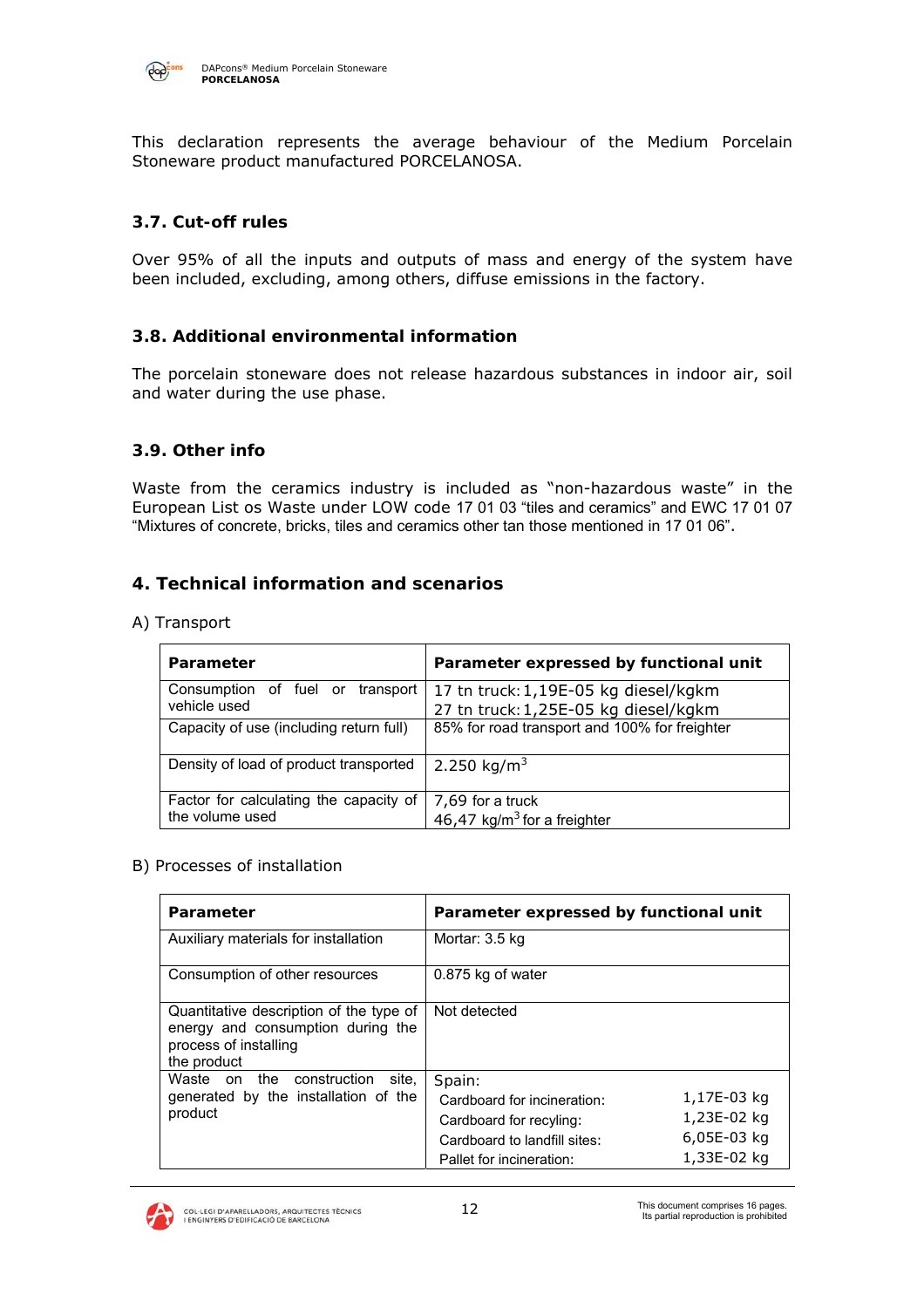

|                                                                             | Pallet for recycling:                                               | 1,24E-02 $kg$ |
|-----------------------------------------------------------------------------|---------------------------------------------------------------------|---------------|
|                                                                             | Pallet for landfill sites:                                          | 2,54E-03 $kg$ |
|                                                                             | Plastic for incineration:                                           | 1,62E-05 $kg$ |
|                                                                             | Plasctic for recycling:                                             | 2,32E-05 $kg$ |
|                                                                             | Plastic for landfill sites:                                         | 7,64E-05 kg   |
|                                                                             |                                                                     |               |
|                                                                             | Europe:                                                             |               |
|                                                                             | Cardboard for incineration:                                         | 3,02E-02 $kg$ |
|                                                                             | Cardboard for recyling:                                             | 9,80E-03 kg   |
|                                                                             | Cardboard to landfill sites:                                        | 1,18E-02 $kg$ |
|                                                                             | Pallet for incineration:                                            | 2,25E-02 $kg$ |
|                                                                             | Pallet for recycling:                                               | 2,48E-02 kg   |
|                                                                             | Pallet for landfill sites:                                          | 6,30E-05 $kg$ |
|                                                                             | Plastic for incineration:                                           | 6,54E-05 $kg$ |
|                                                                             | Plasctic for recycling:                                             | 1,14E-04 $kg$ |
|                                                                             | Plastic for landfill sites:                                         | 3,02E-02 $kg$ |
|                                                                             |                                                                     |               |
|                                                                             | World:                                                              |               |
|                                                                             | Cardboard for incineration:                                         | 5,76E-03 kg   |
|                                                                             |                                                                     | 2,88E-03 $kg$ |
|                                                                             | Cardboard for recyling:<br>Cardboard to landfill sites:             | 2,02E-02 $kg$ |
|                                                                             | Pallet for incineration:                                            | 8,34E-03 kg   |
|                                                                             | Pallet for recycling:                                               | 2,08E-02 $kg$ |
|                                                                             | Pallet for landfill sites:                                          | 1,25E-02 $kg$ |
|                                                                             | Plastic for incineration:                                           | 3,42E-05 kg   |
|                                                                             | Plasctic for recycling:                                             | 1,71E-05 $kg$ |
|                                                                             | Plastic for landfill sites:                                         | 1,20E-04 $kg$ |
|                                                                             |                                                                     |               |
| Material output as a result of the                                          | See previous point, "Waste on the                                   |               |
| processes of waste management in<br>the place of installation. For example: | construction site, generated by the installation<br>of the product" |               |
| collection for recycling,                                                   |                                                                     |               |
| for energy recovery and disposal                                            |                                                                     |               |
| Emissions to the air, land and water                                        | Not detected                                                        |               |
|                                                                             |                                                                     |               |

# C) Operational use of energy and water

| Parameter                                                                            | Parameter expressed by<br>functional unit |
|--------------------------------------------------------------------------------------|-------------------------------------------|
| Type of energy, for example: electricity,<br>natural gas, use of heat for a district | Not detected                              |
| Outputs                                                                              | Not detected                              |
| Net consumption of fresh water                                                       | Not detected                              |
| Service life (reference)                                                             | 50 years                                  |

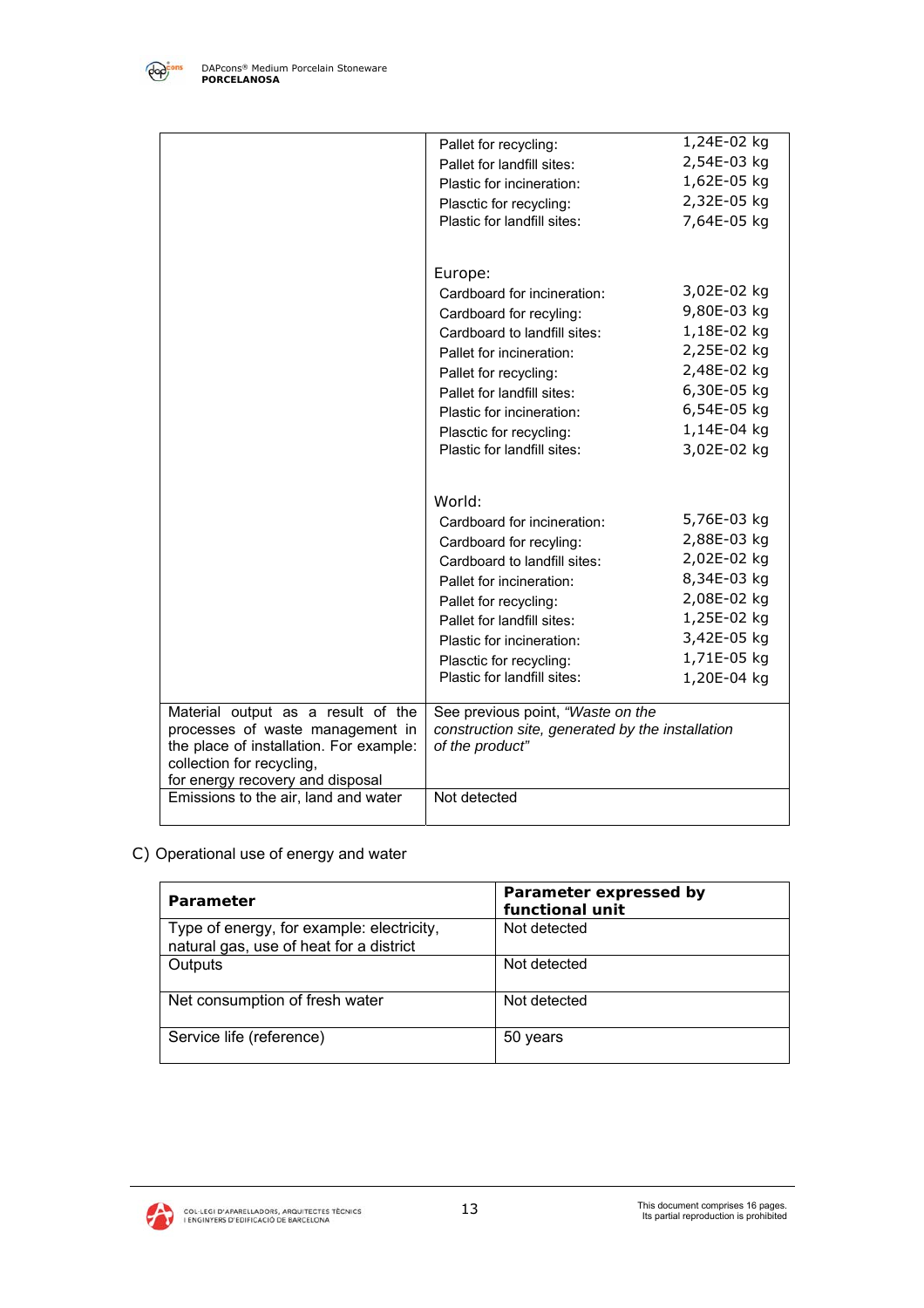

D) Maintenance and repair

| <b>Parameter</b>                                                                                                               | Parameter expressed by functional<br>unit                                            |
|--------------------------------------------------------------------------------------------------------------------------------|--------------------------------------------------------------------------------------|
| Maintenance, for example; cleaning agent,<br>type of surfactant                                                                | Quantities for cleaning 1 m2 (once)=<br>- 0.00006 kg detergent<br>$-0.1$ kg water    |
| Maintenance cycle                                                                                                              | Cleaning for residential use =<br>once/week* 52 weeks/year* 50<br>years =2600 washes |
| Energy input for the maintenance process                                                                                       | Not detected                                                                         |
| Net consumption of fresh water during<br>maintenance or repair                                                                 | $0.260$ m <sub>3</sub>                                                               |
| Inspection, maintenance or repair process                                                                                      | Not detected                                                                         |
| Inspection, maintenance or repair cycle                                                                                        | Not detected                                                                         |
| Auxiliary materials, e.g. lubricant                                                                                            | Not detected                                                                         |
| Changing of parts during product life cycle                                                                                    | Not detected                                                                         |
| Energy input during maintenance, type of<br>energy, e.g.: electricity, and amount                                              | Not detected                                                                         |
| Energy input during the process of repair,<br>renovation, changing parts if applicable and<br>significant                      | Not detected                                                                         |
| Loss of material during maintenance or repair                                                                                  | Not detected                                                                         |
| Service life of the product for inclusion as a<br>basis to calculate the number of times a<br>change is needed in the building | 50 years                                                                             |

#### E) End of life

| <b>Parameter</b>     | Parameter expressed by functional unit                           |
|----------------------|------------------------------------------------------------------|
| Collection processes | 26,14 kg collected together with construction waste              |
| Recycling systems    | 4,44 kg                                                          |
| Disposal             | 21,70 kg of material for disposal including loss<br>of material. |

# **5. Additional information**

| Technical characteristics of | - CE marking                                           |
|------------------------------|--------------------------------------------------------|
| the product                  | - Euroclass reaction to fire: A1 / A1fl                |
|                              | - Breaking strength:                                   |
|                              | Group BIa $\geq$ 1.300 N                               |
|                              | Group BIb $\geq$ 1.100 N                               |
|                              | - Water absorption:                                    |
|                              | Group BIa $E \le 0.5\%$                                |
|                              | Group BIb 0,5% < E ≤3%.                                |
| Transport and construction   | - Density of load transported: 1,490 Kg/m <sub>3</sub> |

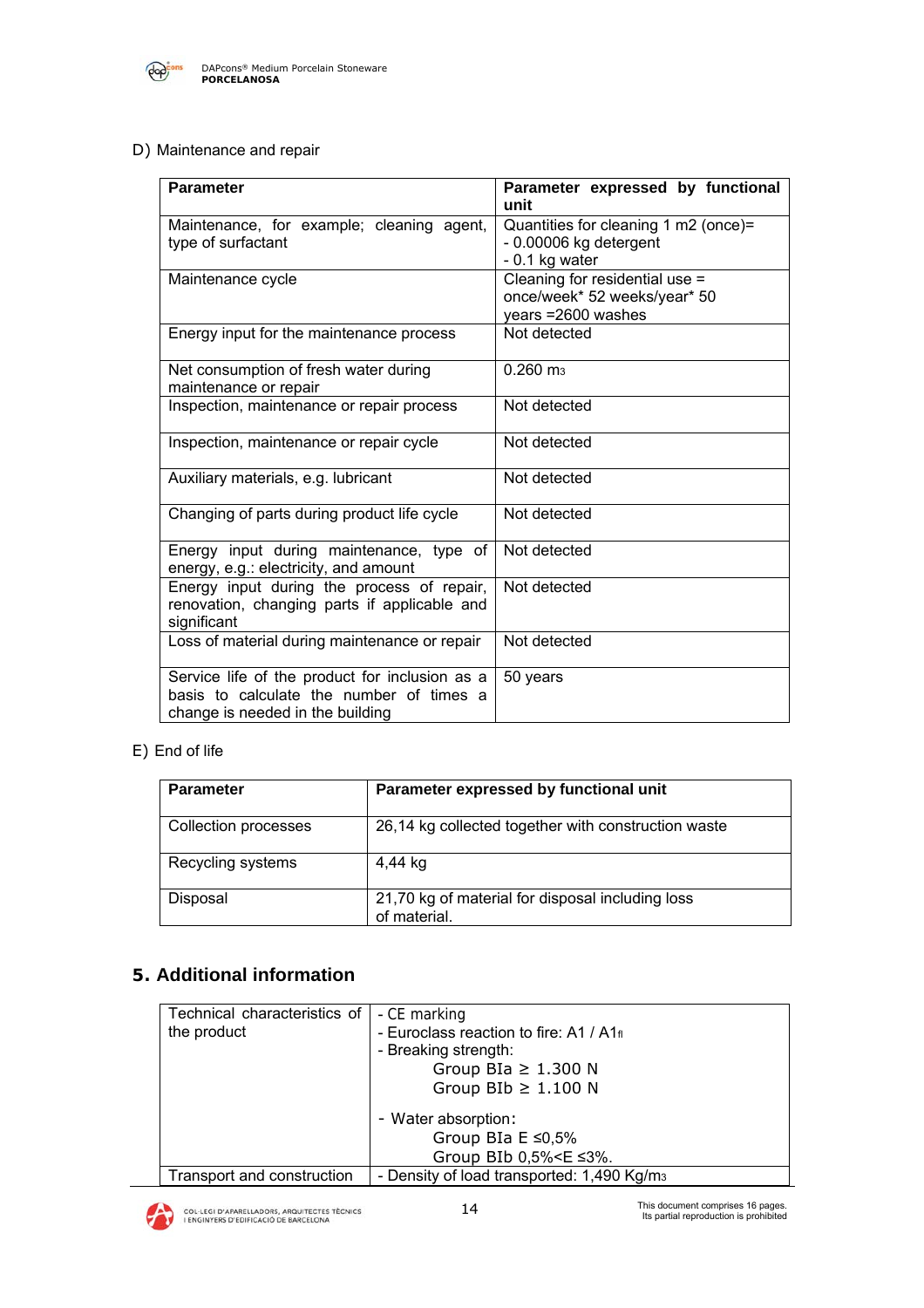

|                     | - Mortar:3.5 kg                                                                                                                                                                                                                 |
|---------------------|---------------------------------------------------------------------------------------------------------------------------------------------------------------------------------------------------------------------------------|
| Use and maintenance | - Useful life (years): 50<br>- Maintenance and cleaning recommendations:<br>use 0.1 kg water/wash and 0.0006 kg detergent.<br>Frequency of washing indicated is once a week.                                                    |
| End of life         | - LOW code according to European List of Waste<br>(Directive 2000/532/EC): LOW 17 01 03 "tiles and<br>ceramics" and LOW 17 01 07 "Mixtures of concrete,<br>bricks, tiles and ceramics other tan those mentioned in 17<br>01 06" |

- *Certified by the implementation of a Quality Management System that meets the requierements of ISO 9001:2008 (attached)*
- *Certified by the implementation of an Environmental Management System that meets the requierements of ISO 14001:2004 (attached)*
- *Certified by the implementation of an Energy Management System that meets the requierements of ISO 50001:2011 (attached)*
- Declaration *of Performance according to Regulation (EU) No* 305/2011*, 001-DPR-20130701 and 002-DPR-20130701 (attached)*

# **6. PCR and verification**

This declaration is based on the document RCP 002 Productos de revestimiento cerámico - Versión 2 – 2015.09.18.



#### **References**

 ANÁLISIS DE CICLO DE VIDA DE LOS PRODUCTOS: GRES PORCELÁNICO MEDIO (Bla - Blb) Y AZULEJO MEDIO (BIII). ReMa-INGENIERÍA, S.L. for PORCELANOSA. 2016 (Spanish versión - not published)